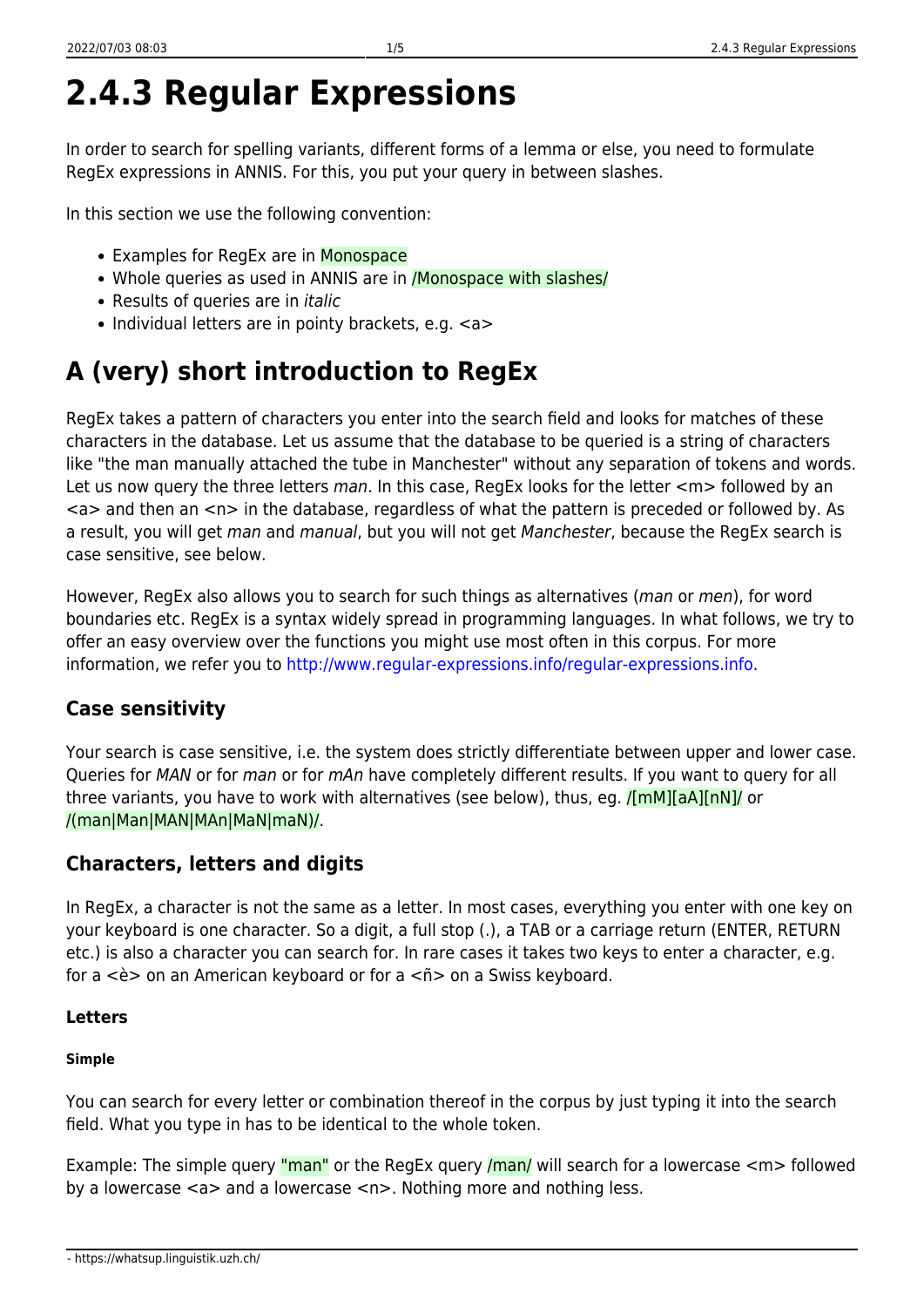#### **Alternatives**

If you want to have alternative letters in one specific spot you can put the alternatives into square brackets.

Example: /m[aei]n/ will look for occurrences of either

- $eman$
- men
- $\bullet$  min

#### **Variable letters**

If you are looking for any letter, you can use  $w$  (remember as: word character.)

Example:  $/m\$ wn/ will look for (among others):

- $\bullet$  mAn
- mBn
- $\bullet$  mCn
- $eman$
- $\bullet$  mbn
- $emcn$

Something similar can be achieved with  $[a-z]$  and  $[A-Z]$  respectively. Here you look for occurrences of any letter as well, but this time case sensitive.

#### E.g /m[A-Z]n/

This search string can also be reduced to e.g.  $[m-q]$  to find any letter between  $\langle m \rangle$  and  $\langle q \rangle$ , however useful this may be.

N.B.:  $\mathsf{w}$  covers all letters from <A> to <z>, i.e. uppercase and lowercase. In our corpus, it also includes special letters like <äöüàéèß>. However, it does not include special characters such as punctuation, spaces, <&> etc.

#### **Any character**

If you want to search for any character, use a fullstop.

Example:  $m.n$  will look for (among others):

- $\cdot$  mAn
- $emBn$
- $eman$
- $\bullet$  mbn
- m&n
- $\bullet$  m n
- $emn$
- $\bullet$  m?n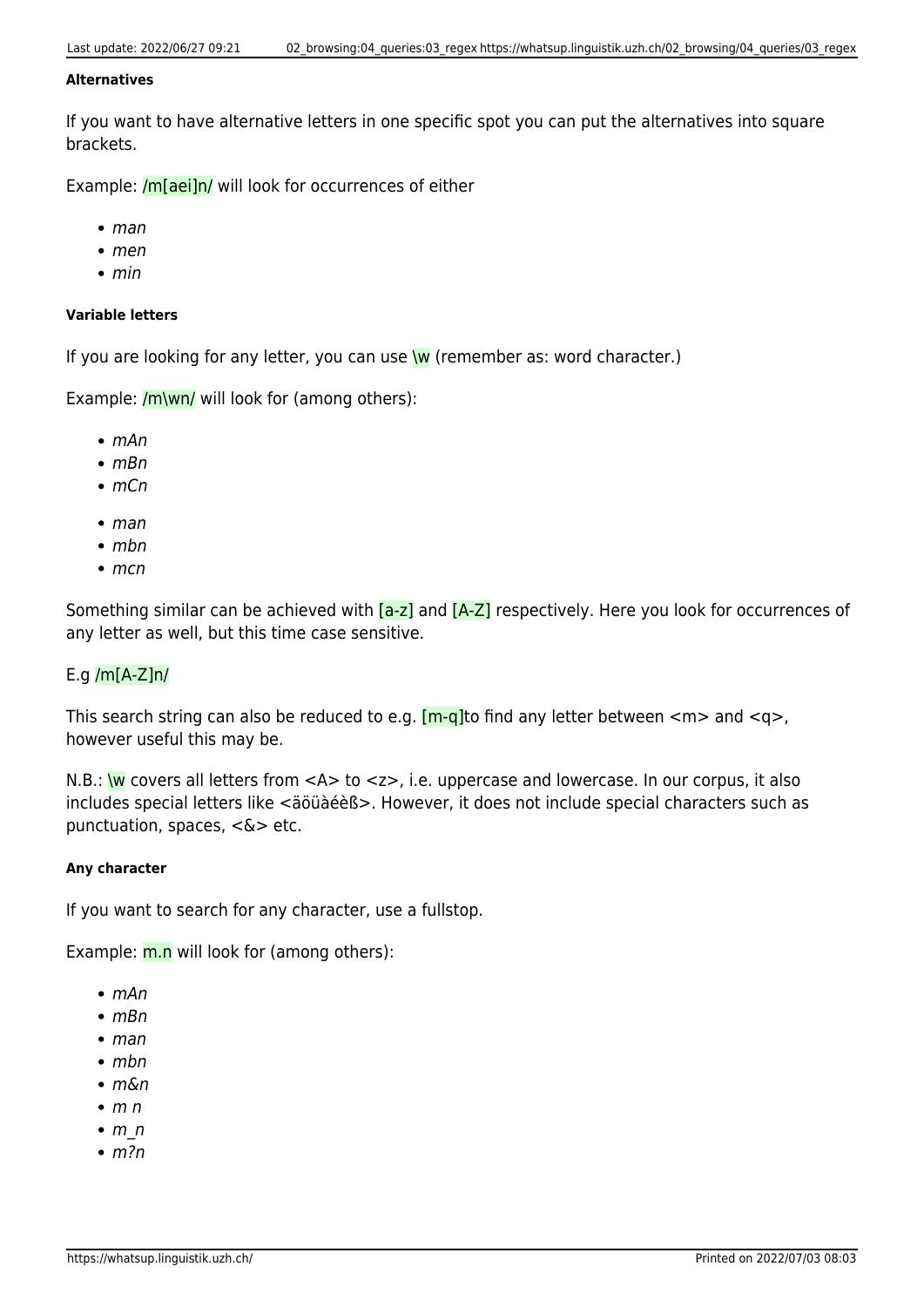#### **Diacritica**

This corpus is set up so as to recognize umlauts and letters with accents as individuals (keep in mind that this is not the case in many other uses of RegEx. Especially in programs that were developed in the US, a <ü> is not considered as a letter but rather as a boundary). In our corpus, seearching for /mange/ will therefore not find any occurrences of mangé.

#### **Digits**

Just like  $\overline{w}$  above, you can use  $\overline{d}$  to stand in for any digit.

Example:  $/n \ddot{o}$  will look for (among others): n0 n1 n9

## **Separators**

### **Individual separating characters**

Many different characters can occur in between your letters and digits: commas, full stops, spaces etc. Most of these characters can be used for queries like letters or numbers:

- space
- comma
- $\bullet$  dash  $(-)$
- semicolon (;)
- curly brackets  $({})$
- $\bullet$  colon (:)
- ampersand  $(\&)$
- percent (%)
- exclamation mark (!)

NB: most of these characters do have a special function as well when they appear in a specific position. As you will see below, { } is one of the possible ways to search for repeating characters. Thus, the character  $\leq$   $\leq$  can be recognized as a character in its own right or as a syntactic function depending on its position. The same goes for most of these characters.

Other separators are reserved by the RegEx syntax. To use them by their ordinary value, you have to place a backslash in front of them. Thus, you type in  $/m\$ to look for  $m*n$ . These characters are:

- asterisk (\*)
- $\bullet$  full stop (.)
- all other brackets  $([()])$
- slash, pipe and backslash  $(| \rangle)$
- question mark (?)
- $\bullet$  plus  $(+)$
- $\bullet$  dollar (\$)
- caret  $(^{\wedge})$

In the very probable case this list is not exhaustive, just type in the character you are wondering about. If you get an error, you have to put a backslash in front of it.

#### **Word boundaries**

In ANNIS you can query on different layers. For example, you can search for a string of characters in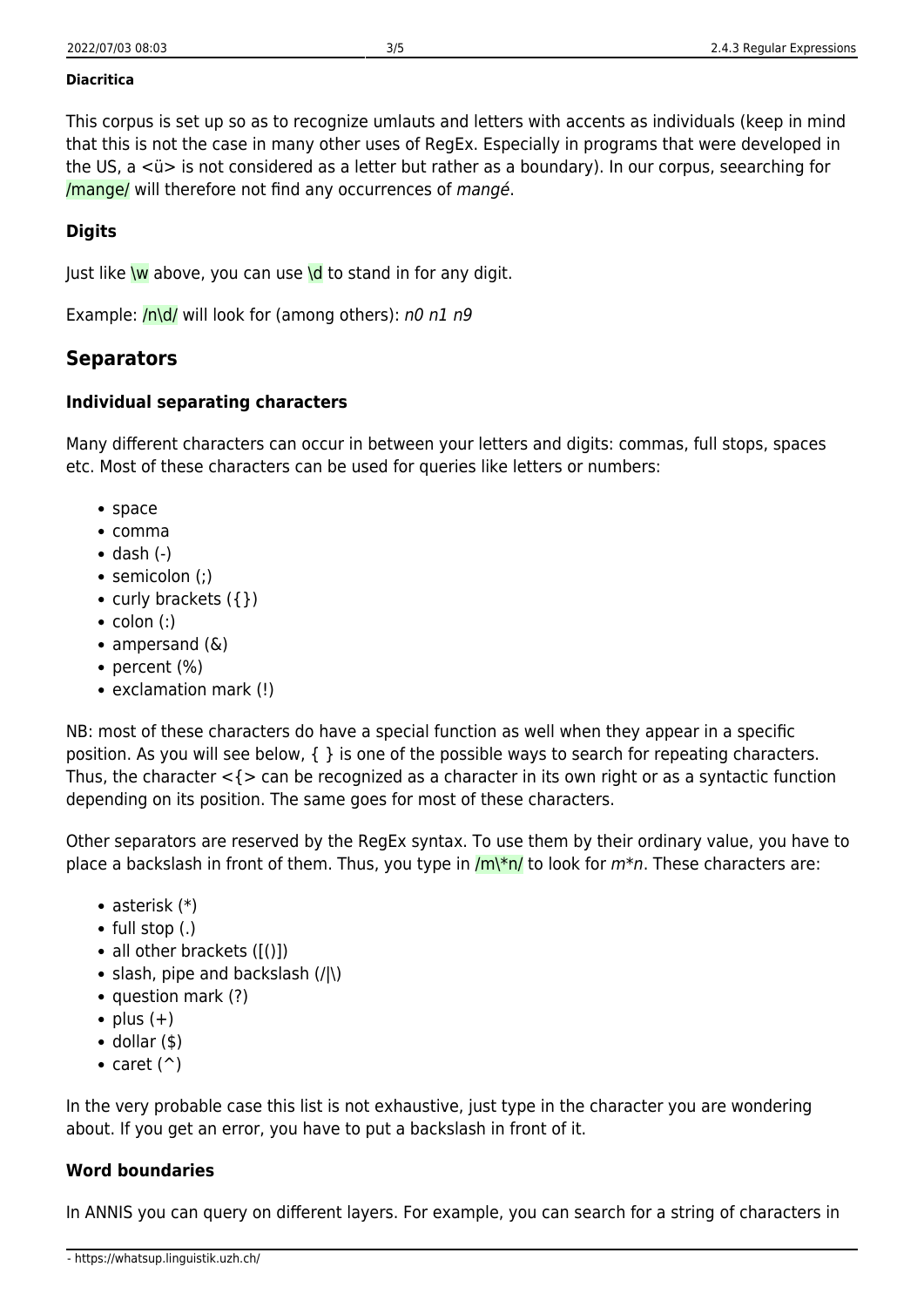every token or you can search for the same string over whole messages (please keep in mind: this approach is very slow and can result in time-outs!). Depending on which approach you choose for, you have to consider the surrounding environment to your search string.

Let us look again at the sentence "the man manually attached the tube in Manchester". On the **token level**, this sentence consists of eight individual tokens:

 $|$ the  $|$ man $|$ manually  $|$ attached $|$ the $|$ tube $|$ in $|$ manchester $|$ 

On the **message level**, on the other hand, this is a string with characters and spaces:

the man manually attached the tube in Manchester

Accordingly, the system for querying is different. If you query for *[man]* on the token level, you will find exactly one occurrence, namely the token man, because all other tokens contain more than those three characters, e.g. manually contains five more characters.

If you query for man on the message level, you will find nothing, because ANNIS will search for a whole message that contains only these three characters. In order to actually find the word you are looking for, you have to query for "any characters  $(x^*)$  followed by the string man followed by any characters" (the function any characters consists of the character full stop that stands for any character as shown above. The asterisk stands for an endless repetition as explained in the next section). Such a string will look like:

#### msg=/.\*man.\*/

and will find man but also manually.

If you want to find only man, you have to query for the three letters surrounded by boundaries (ie. spaces, tabs, fullstops, commas, new-lines etc.). The string for a boundary is  $\overline{b}$ . The query for man and only man within a message would thus look as follows:

#### msg=/.\*?\bman\b.\*/

## **Quantifiers**

Sometimes you might be looking for an expression which can be written with or without repeating letters (e.g. you might want to look for *hallo, haaallo, halooooo*). Since you do not know how often the individual vowels were repeated, you have to use quantifiers to tell the system that the preceding character can be repeated a certain number of times. Your options are as follows:

- **?** A question mark means a repetition of 1 or 0 times
- $\bullet$  \* An asterisk means a repetition of 0 or more times
- $\bullet$  + A plus sign means a repetition of 1 or more times
- $\cdot$   $\{n,m\}$  Two boundaries in curly brackets mean a repetition of at least n but not more than m times

Example:  $/h+a+1+o+/-$  will find all variants of hallo

## **Alternatives**

Above, you have seen that you can query for different letters in one spot, e.g. you can search for man and men with the expression m[ae]n. But what if you want to look for either n8 or night or nacht or